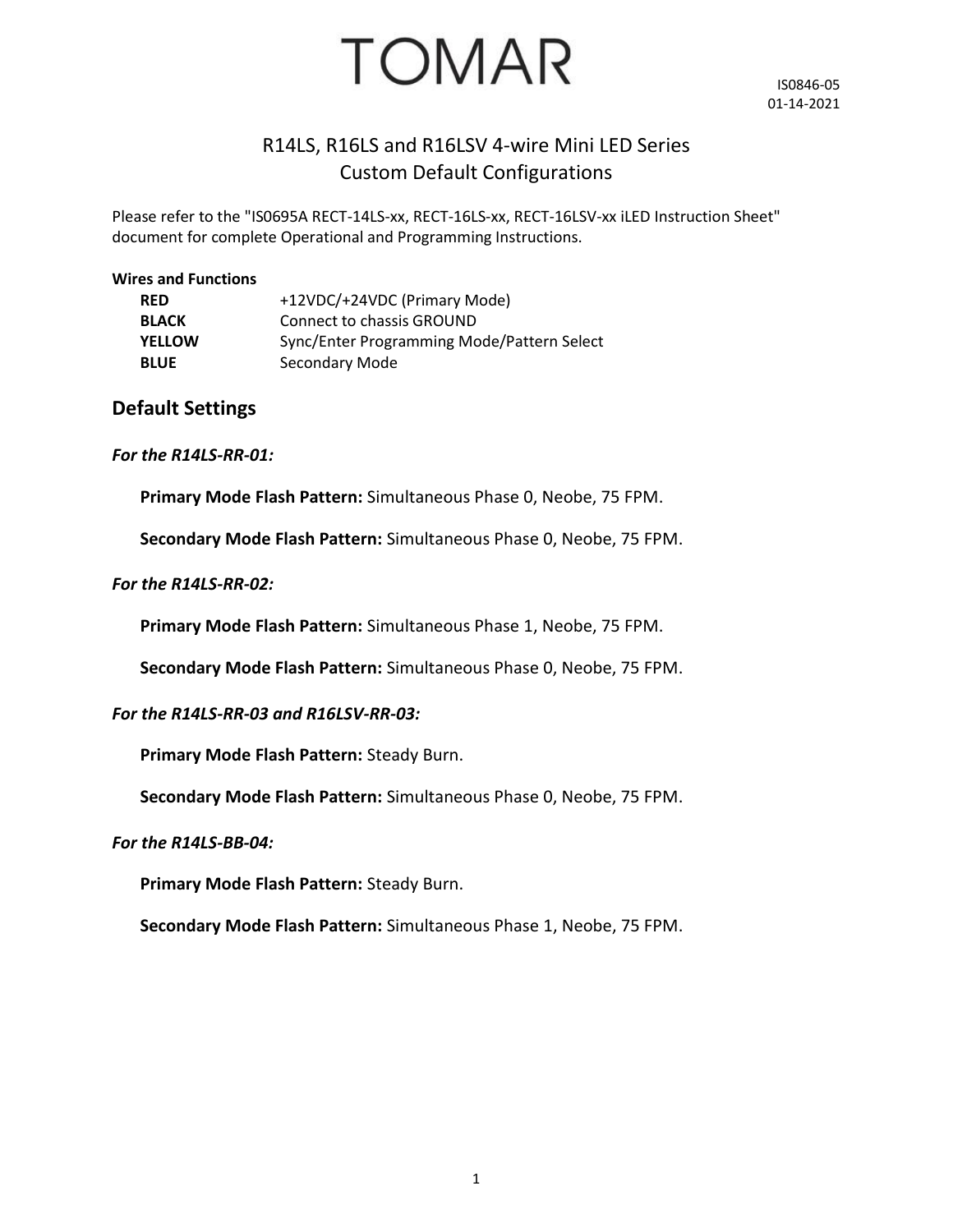# **TOMAR**

IS0846-05 01-14-2021

### R14LS, R16LS and R16LSV 4-wire Mini LED Series Custom Default Configurations

*For the R14LS-RR-05 and R16LS-RR-05:*

**Primary Mode Flash Pattern:** Steady Burn.

**Secondary Mode Flash Pattern:** Simultaneous Phase 0, Neobe, 120 FPM.

### *For the R14LS-RR-06 and R16LS-BB-06:*

**Primary Mode Flash Pattern:** Steady Burn.

**Secondary Mode Flash Pattern:** Simultaneous Phase 1, Neobe, 120 FPM.

*For the R14LS-RR-C07:*

**Primary Mode Flash Pattern:** Steady Burn.

**Secondary Mode Flash Pattern:** CA Steady, Double, 125 FPM.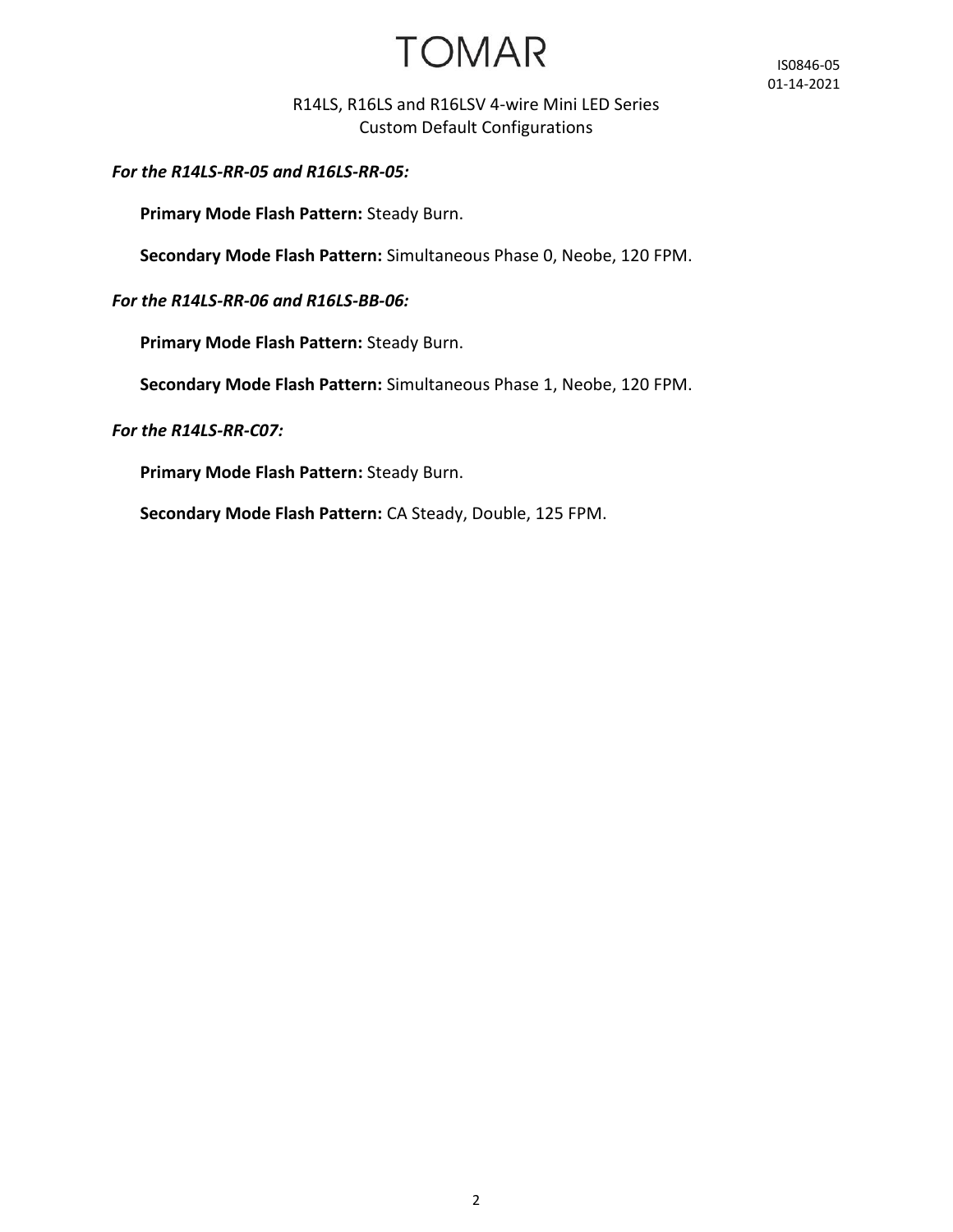# **TOMAR**

IS0846-05 01-14-2021

## R14LS, R16LS and R16LSV 4-wire Mini LED Series Custom Default Configurations

## **Flash Rates and Patterns**

| 1.<br>2.<br>3.<br>4.<br>5.<br>6. | <b>NEOBE 150</b><br>NEOBE 150<br><b>NEOBE 150</b><br>NEOBE 150<br><b>NEOBE 150</b><br>NEOBE 150                                       | ALTERNATE PHASE 0<br>SIMULTANEOUS PHASE 0<br><b>COMBINATION</b><br><b>CALIFORNIA RED</b><br><b>ALTERNATE PHASE 1</b><br>SIMULTANEOUS PHASE 1        | ALTERNATE then SIMULTANEOUS<br>LAMP 2 = STEADY BURN          |
|----------------------------------|---------------------------------------------------------------------------------------------------------------------------------------|-----------------------------------------------------------------------------------------------------------------------------------------------------|--------------------------------------------------------------|
| 7.<br>8.<br>9.                   | <b>NEOBE 120</b><br><b>NEOBE 120</b><br><b>NEOBE 120</b><br>10. NEOBE 120<br>11. NEOBE 120<br>12. NEOBE 120                           | <b>ALTERNATE PHASE 0</b><br>SIMULTANEOUS PHASE 0<br><b>COMBINATION</b><br><b>CALIFORNIA RED</b><br><b>ALTERNATE PHASE 1</b><br>SIMULTANEOUS PHASE 1 | <b>ALTERNATE then SIMULTANEOUS</b><br>$LAMP$ 2 = STEADY BURN |
|                                  | 13. NEOBE 75<br>14. NEOBE 75<br>15. NEOBE 75<br>16. NEOBE 75<br>17. NEOBE 75<br>18. NEOBE 75                                          | ALTERNATE PHASE 0<br>SIMULTANEOUS PHASE 0<br><b>COMBINATION</b><br><b>CALIFORNIA RED</b><br><b>ALTERNATE PHASE 1</b><br>SIMULTANEOUS PHASE 1        | ALTERNATE then SIMULTANEOUS<br>LAMP 2 = STEADY BURN          |
|                                  | <b>19. TRIPLE 75</b><br><b>20. TRIPLE 75</b><br><b>21. TRIPLE 75</b><br><b>22. TRIPLE 75</b><br>23. TRIPLE 75<br><b>24. TRIPLE 75</b> | ALTERNATE PHASE 0<br>SIMULTANEOUS PHASE 0<br><b>COMBINATION</b><br><b>CALIFORNIA RED</b><br><b>ALTERNATE PHASE 1</b><br>SIMULTANEOUS PHASE 1        | ALTERNATE then SIMULTANEOUS<br>LAMP $2 =$ STEADY BURN        |
|                                  | <b>25. DOUBLE 250</b><br>26. DOUBLE 250<br><b>27. DOUBLE 250</b><br>28. DOUBLE 250<br><b>29. DOUBLE 250</b><br>30. DOUBLE 250         | ALTERNATE PHASE 0<br>SIMULTANEOUS PHASE 0<br><b>COMBINATION</b><br><b>CALIFORNIA RED</b><br><b>ALTERNATE PHASE 1</b><br>SIMULTANEOUS PHASE 1        | <b>ALTERNATE then SIMULTANEOUS</b><br>LAMP 2 = STEADY BURN   |
|                                  | 31. DOUBLE 125<br>32. DOUBLE 125<br>33. DOUBLE 125<br>34. DOUBLE 125<br>35. DOUBLE 125<br>36. DOUBLE 125                              | ALTERNATE PHASE 0<br>SIMULTANEOUS PHASE 0<br><b>COMBINATION</b><br><b>CALIFORNIA RED</b><br><b>ALTERNATE PHASE 1</b><br>SIMULTANEOUS PHASE 1        | ALTERNATE then SIMULTANEOUS<br>LAMP 2 = STEADY BURN          |